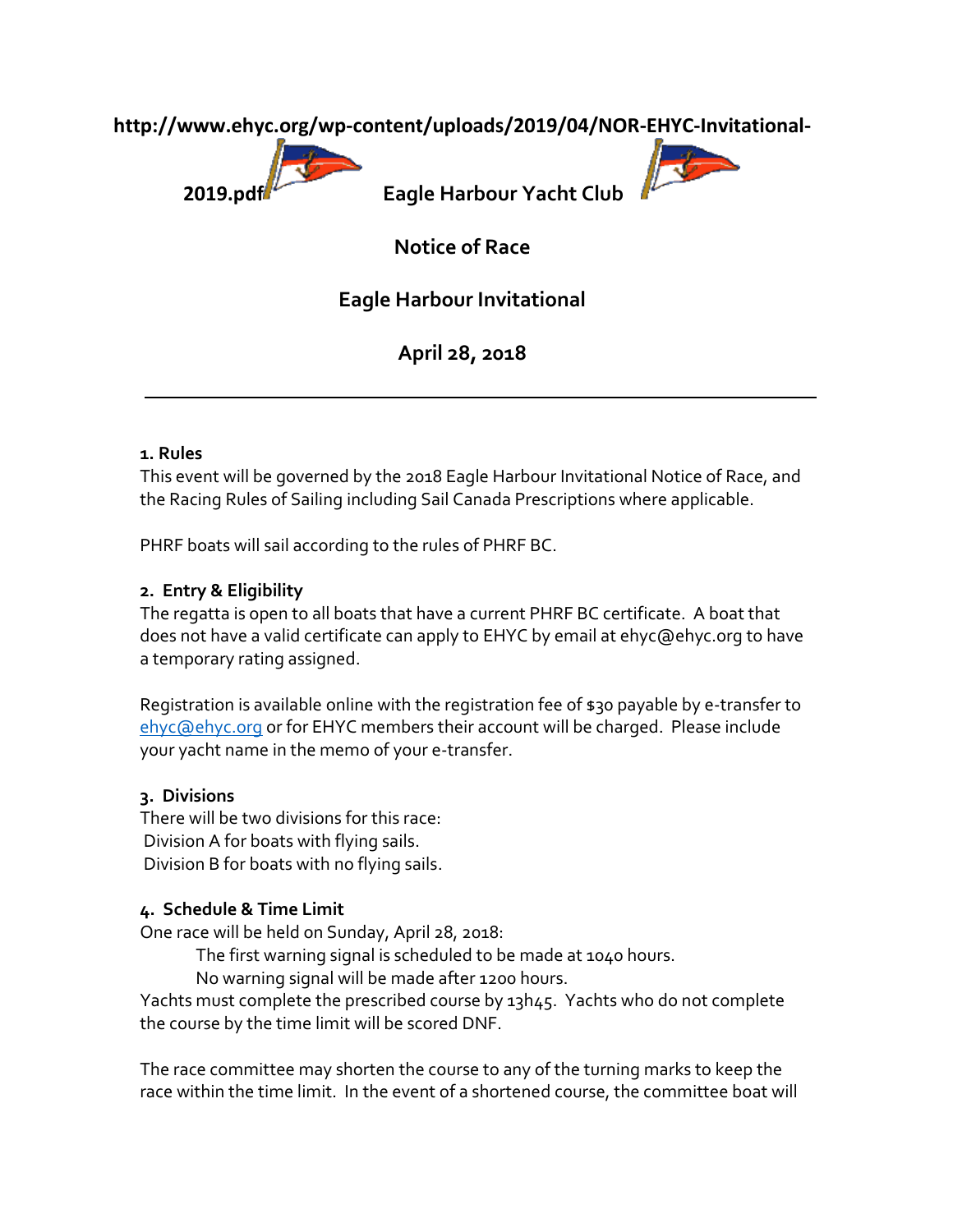

locate near the mark on the course that will represent one end of the finish line, and the committee boat will display code flag "S". Yachts must pass between the committee boat and the mark on the course to receive a finish time.

#### **5. Sailing Instructions**

Sailing instructions will be available at www.ehyc.org no later than 1700 hours on Friday, April 26, 2018.

## **6. Communications**

No skippers meeting will be held.

All yachts must check in with the race committee prior to the first warning signal by hailing the committee once the committee boat has established its position, or calling on Channel 73.

The race committee will monitor and communicate as required on VHF Channel 73.

Yachts choosing to retire before they finish must inform the race committee on channel 73 at the earliest opportunity.

### **7. Course**

The start line will be defined between a committee boat and an anchored mark located off Grebe Islets outside Eagle Harbour. Marks will be defined by Passage Island "P", Bird Islet including the light post "B", and the Start Pin "S".

The direction of the course will depend on wind direction and will be determined by the start committee prior to the start of the race. The race committee will announce the course over VHF 73 prior to the first warning signal and will indicate the course as follows:

No additional flag that is not part of the starting sequence displayed: Start line leaving "S" to port; all of the following to port in the following order: "B", "P", "S", "B", "P", Finish line leaving "S" to Port. The finish line will be the same as the start line.

If Code Flag Romeo (Red with yellow cross) is displayed on the committee boat, the course will be:

Start Line leaving "S" to starboard; all of the following to starboard in the following order:"P", "B", "S", "P", "B"; Finish Line leaving "S" to Starboard. The finish line will be the same as the start line.

## **8. Scoring & Results**

The race will be scored using the Low Point scoring System of Appendix A in the Racing Rules of Sailing, using time on time PHRF scoring.